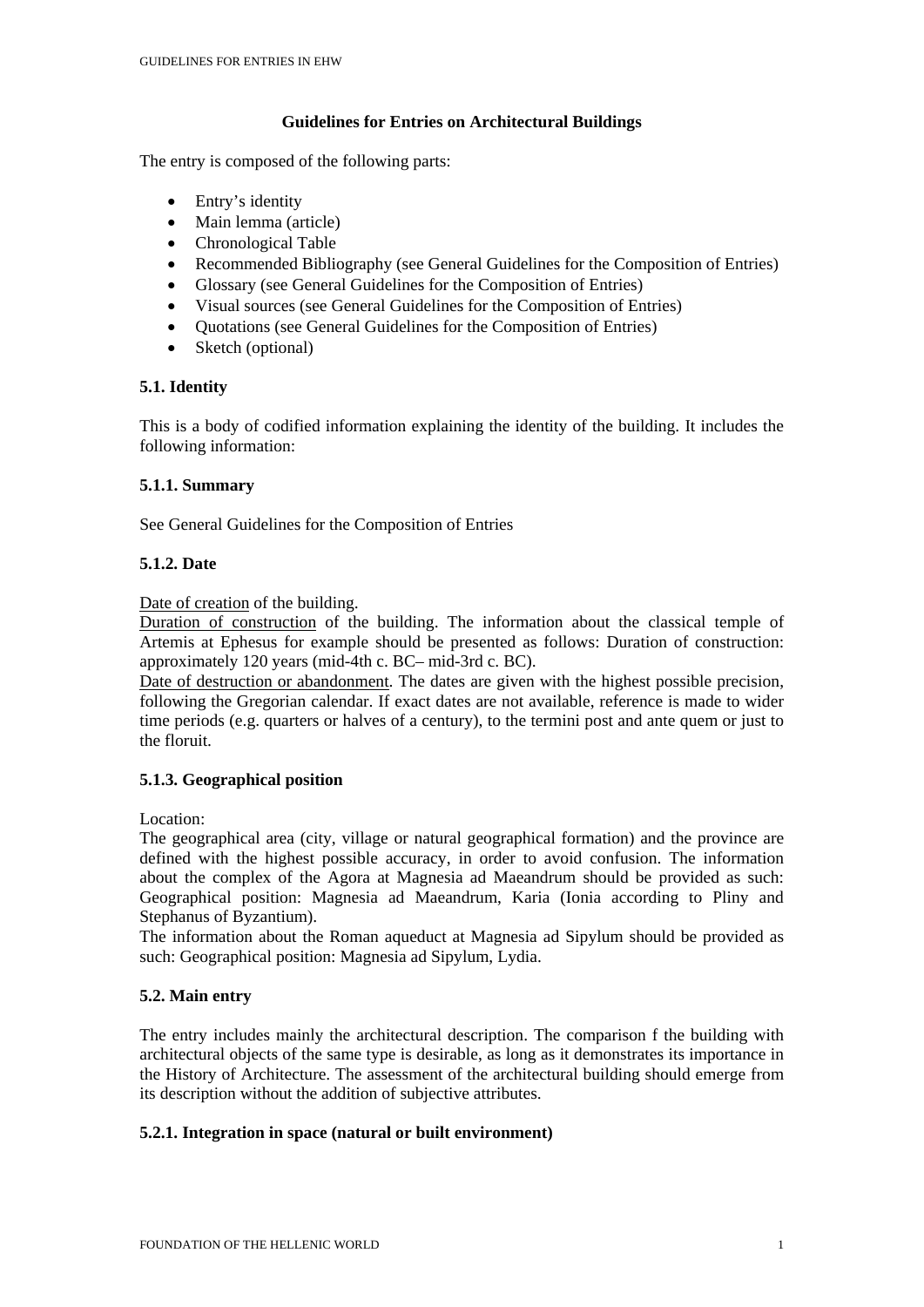Information about the scale of the work (public or private building, monumental or popular) and about its placement in the natural formation or urban tissue.

### **5.2.2. Architectural design**

Information concerning:

## **5.2.2.1. Typology**

Innovative, exemplary, systematic, typical of the defined geographical area, atypical, variation of an established type.

## **5.2.2.2. Morphology**

First appearance of a morphological element in the History of Architecture, metrological elements of the architectural design, lighting.

### **5.2.2.3. Order**

Adoption of the established orders –Ionic, Doric, Corinthian-, development and/or fusion with intercultural elements.

### **5.2.2.4. Pictorial or sculptural decoration and colour**

Their contribution to the promotion of the architectural elements, their function as testimony of the artistic tendencies of the related period.

### **5.2.3. Construction**

Information is provided concerning the following categories:

## **5.2.3.1. Construction material**

Provenance, technical features, possible reuse of earlier architectural elements.

#### **5.2.3.2. Masonry**

Structure (opus incertum, opus reticulatum, isodomic, «emplekton»), statics, possible distinction of zones of construction.

### **5.2.3.3. Dome construction**

Construction and forms of the arches, arcosolia, etc.

#### **5.2.3.4. Techniques**

Emphasis is attached on the continuation of traditional construction techniques or the adoption of new modes.

## **5.2.4. History**

This part includes information about the history of the building from its creation until the time of its destruction or its present status, if it is still preserved. Information is provided concerning the following:

#### **5.2.4.1. Date of construction**